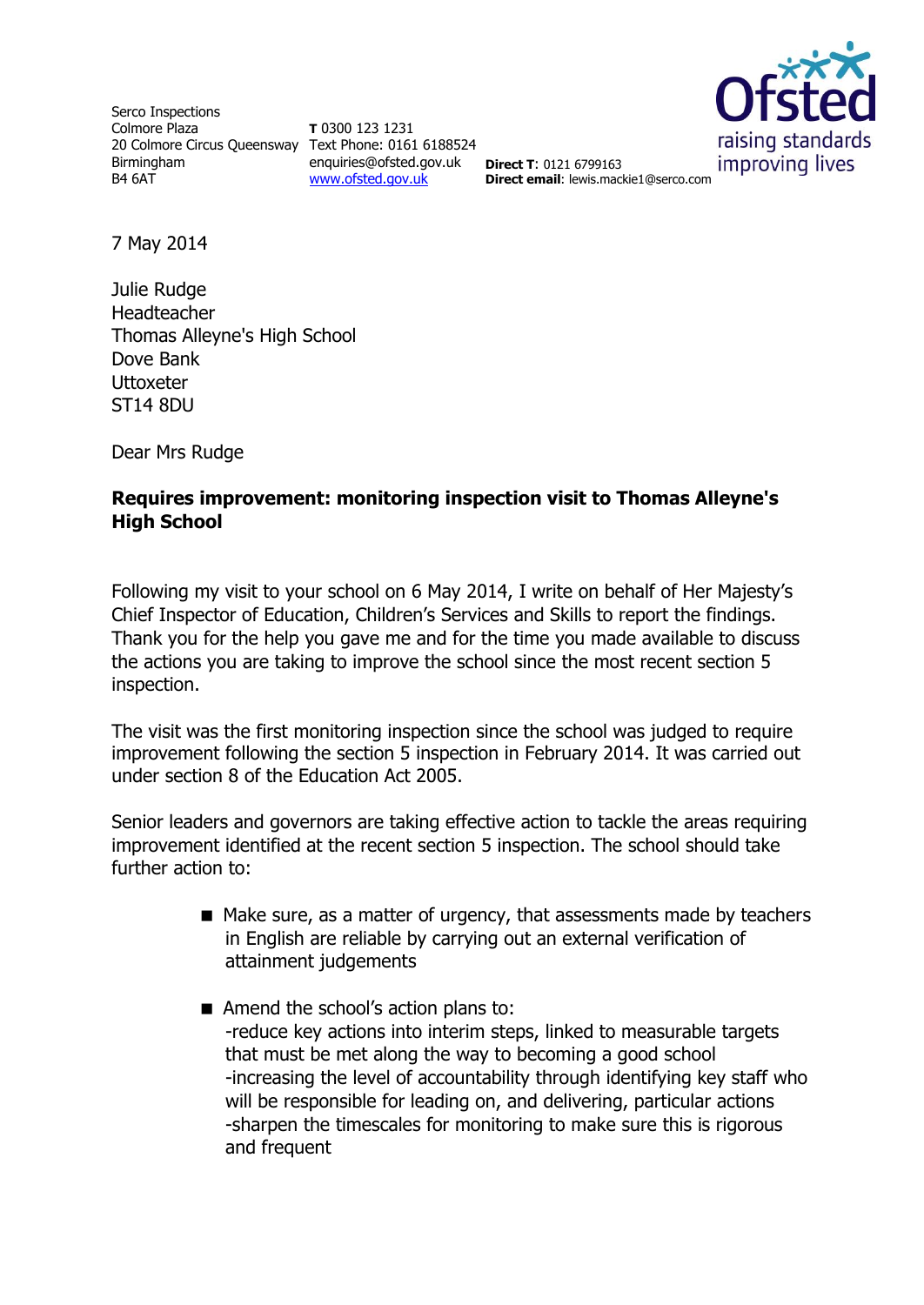

# **Evidence**

During the visit, meetings were held with you and other senior leaders in the school, and a group of four subject leaders. I also met with a group of four governors which included the Chair of the Governing Body. A further meeting was held with a representative from the local authority and a national leader of education from a local outstanding school which is providing support for the school. In all these meetings we discussed the action taken since the last inspection. A series of short visits to English lessons in Years 10 and 11 were carried out to determine any early signs of impact on students' learning of the school's steps taken to improve the quality of teaching. The school's action plan was also evaluated.

## **Context**

Since the inspection, the most significant change has been your own appointment. At the time of my visit, you have been in post for six days. You are in the process of appointing a new subject leader for English, along with additional teaching posts in the department. A further change in role has been in organising a senior leader to have specific responsibility for monitoring the students who are eligible for support through pupil premium funding.

## **Main findings**

Governors and interim leaders of the school have not wasted any time in taking action to address the areas for improvement which were identified in the inspection. You had a significant input in writing the school's action plan, before formally starting in your new post. This plan now needs a further refinement so that governors are in a stronger position to monitor the progress being made with the key actions identified, and to be able to ask challenging questions where progress does not happen at a fast enough pace or with sufficient impact.

A review of the school's indicators for attainment and progress in 2014 presents a very positive picture for 2014. However, there are still concerns over the reliability of this information, especially in English, as steps have not yet been taken to secure greater confidence in this data. An external verification of teacher assessments should therefore take place with urgency.

The most noticeable improvement since the inspection is evident in the quality of marking and feedback to students. Senior leader monitoring of books shows that marking occurs frequently and students receive detailed information on their strengths and what they need to do next. Students follow this advice and, as a result, are improving the quality of their work. Where senior leaders identify there are weaknesses in marking, teachers are set clear targets to improve their practice and are given support to help them to meet these targets. This includes working with a colleague who has strengths in this particular area. Effective action is being